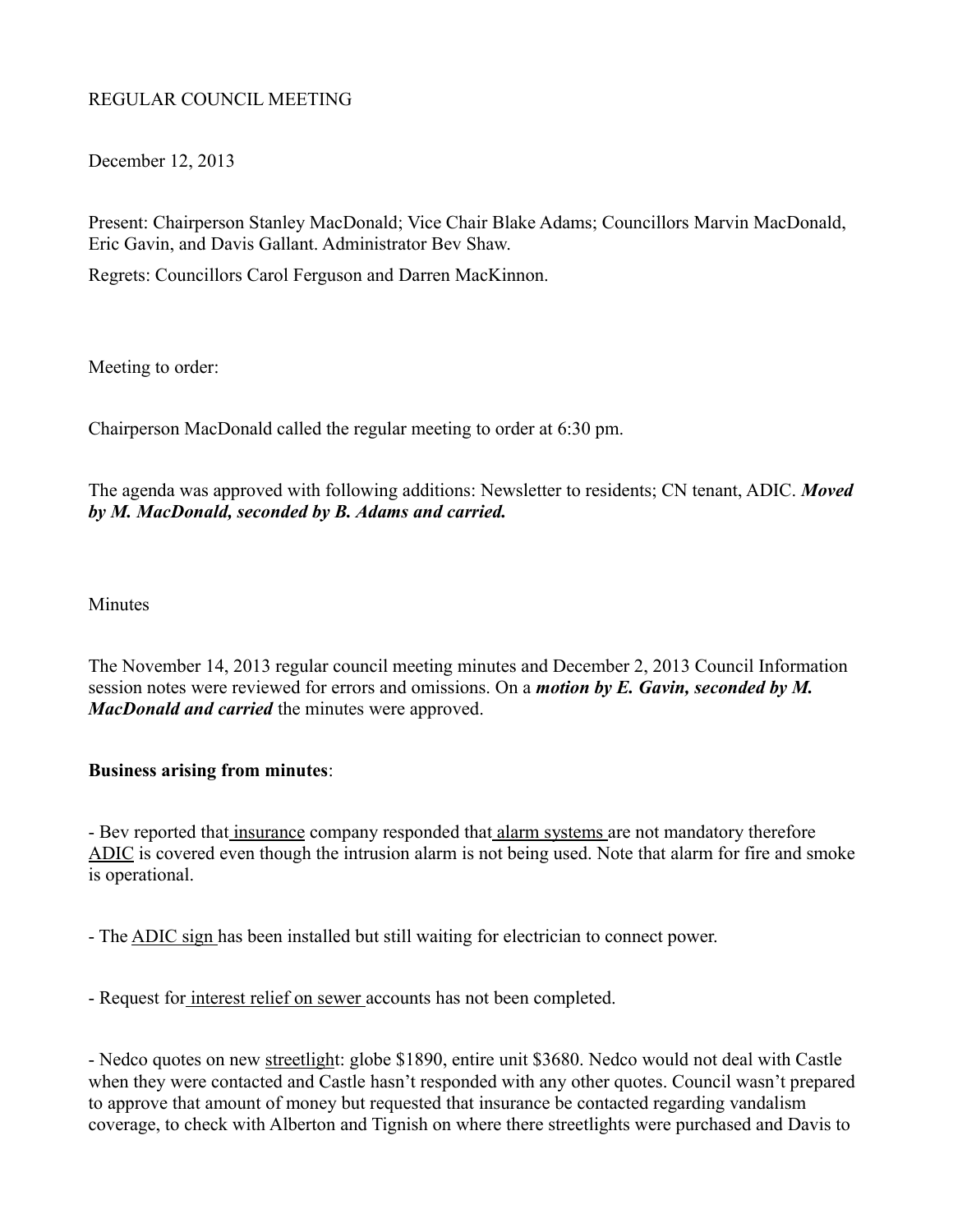check on welder's opinion on having the standard welded again.

- Council discussed appreciation night for Under 16 Nationals volunteers and is considering expanding this to include all O'Leary volunteers. Perhaps will hold a reception at the legion. To have Tylan research costs, etc.

Financial Business:

Financial report for November 2013 was reviewed by Council. November revenue: general \$71,771.52; sewer \$3,373.94. November expenses: general \$53,352.33; sewer \$15,328.20; Bank balances at the end of November - general \$59,515.72; sewer \$11,333.51. Copies of budget report to November 30/13 circulated to Council. It was *moved by D. Gallant, seconded by E. Gavin and carried* that financial report be approved.

NEW BUSINESS

Chairperson's report

Stanley's written report was circulated and he added that he attended the Lions Club meal for seniors and thanked the Club members for their volunteer efforts. A letter to be sent to the Lions Club commending the members for all their efforts.

Administrator's report

Written report circulated to Council. Bev reiterated the huge undertaking by Dale to become certified in wastewater treatment and collection and felt it important that he attend any upcoming courses and job shadowing opportunities that come available. Also noted that permit for car wash was being researched.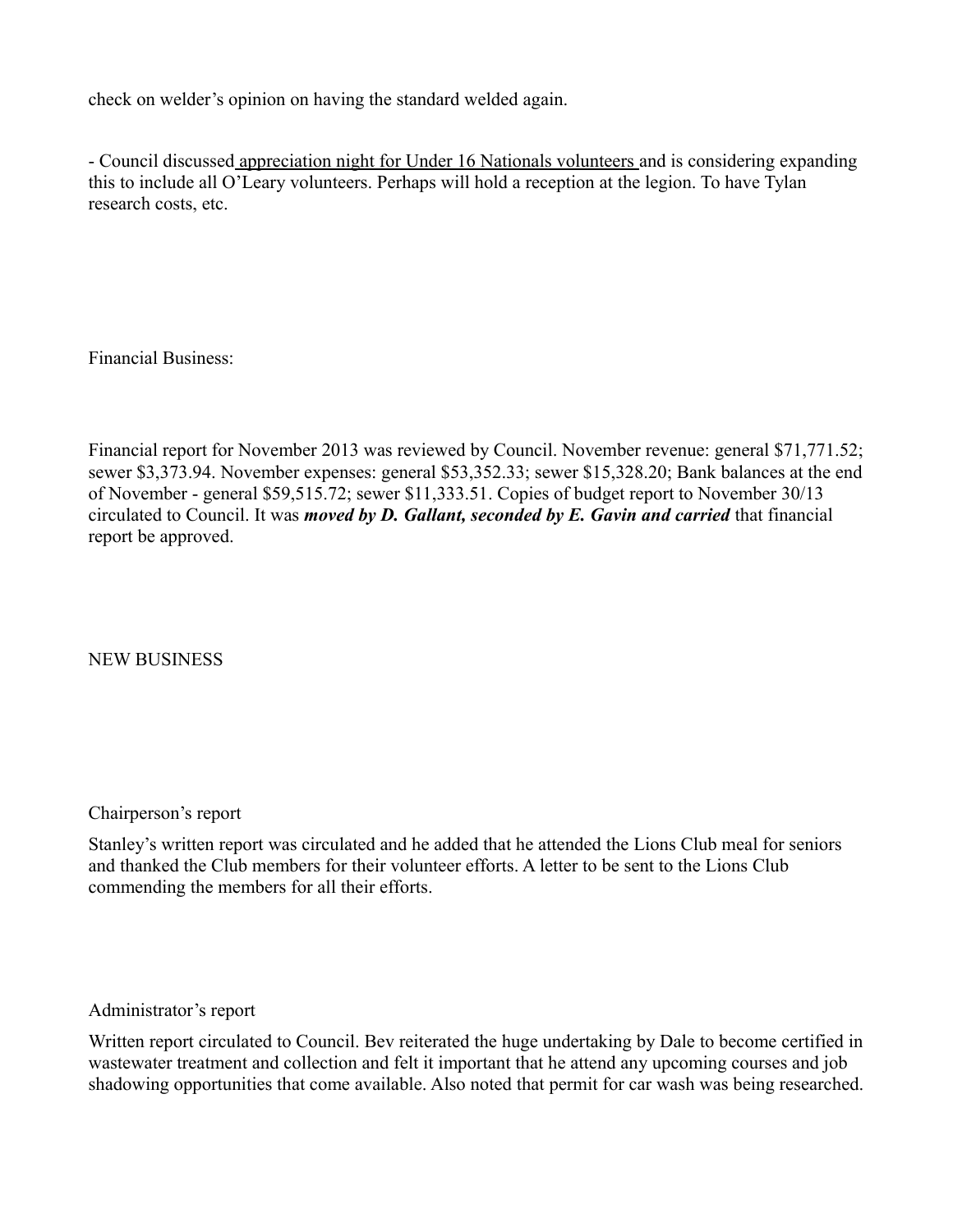### Reports from Departments

**Police Report - Written RCMP report for October circulated and Cst. Lefurgey attended our meeting.** The RCMP members spent 160 hours on O'Leary policing business with 12 calls for service. The detachment is currently down to 6 officers and have been for the past 6 weeks. Provincial statutes - 1 seatbelt violation, 1 Liquor Control Act violation and 1 written warning. Four criminal background checks completed. Council discussed hosting an ATV information session for the public and Cst. Lefurgey agreed to contact Cst. Scott Lundrigan and advise of our interest.

*Development & Tourism* - Blake reported the Planning Board has been meeting regularly but won't be again until after the new year. The review of the draft Official Plan is complete and have started the bylaw.

*Fire Protection* - Chief Blair Perry submitted a written report saying that in November 12 calls were answered with 4 fire alarms , 2 medicals, 1 vehicle fire, 3 mutual aid structure fires, 1 flue fire and 1 farm accident that involved one of our own firefighters.Chief Perry reminded Council of their Christmas party on December 14th. Marvin stated he spoke to the Fire Department executive about the water softener issue and that we'd be billing them for the overexpenditure.

*Sanitation/Streets/Properties* - Davis and Eric reported that adjustments with snow blower have been made but it leaves a little more snow which means a little for salt. Stanley suggested that the little tractor be fitted with a blower for the sidewalks.

The O'Leary Recreation sign has been added to the new ADIC sign.

Kent Street residents may need some gravel or fill for their driveways as a result of the sewer project recently completed. (Ron Phillips and Bob Arsenault)

Stanley mentioned a prospective printing business interested in renting the CN. Gravel will be needed in CN back parking lot this spring. Renovations are planned to start in January by Dale Burden.

Stanley said that Kevin Maynard is still interested in serving on the ADIC board and perhaps Jansen Sweet.

*Recreation report* - Tylan's written report circulated to Council. Plans for Up West Winter Fest going well and weekly reports sent out by Tylan. Council again stressed the importance of early marketing for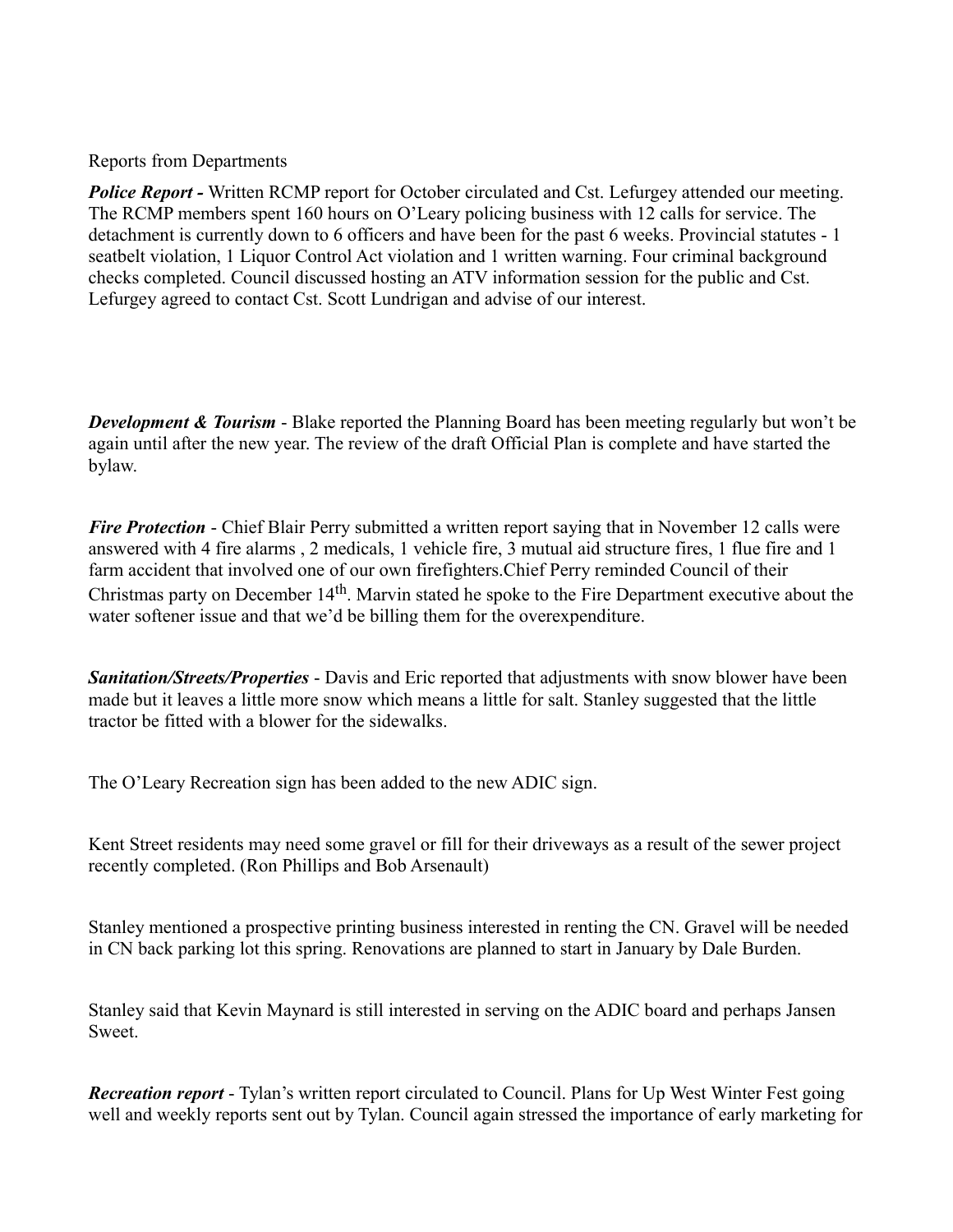this event. Advertising to increase after this Friday's press conference. Levee plans are being made and likely will be hosted by the Curling Club. Nominations are being accepted until tomorrow for the Good Neighbour and Citizen of the Year awards.

Policies from Municipal Affairs

Council information session on these policies as well as the Human Resources ones to be scheduled for late January or early February.

Pollution Insurance

Information forwarded to Cooke Insurance but no response as yet.

Western Bantam AAA Maroons

*Moved by D. Gallant, seconded by M. MacDonald and carried* that \$200 donation be made to this group.

Tax Concession Policy

Blake advised that recommendations on this policy are not available and it will probably be on the February 2014 meeting agenda.

Council honorarium bylaw

Second reading of Community of O'Leary Honorarium Bylaw # 11 with changes as follows: Chairperson \$5000, Vice Chair \$3500 and Councillors \$1800 each and also mileage rate to read "at Provincial rate", was *moved by Blake Adams, seconded by Marvin MacDonald and carried.*